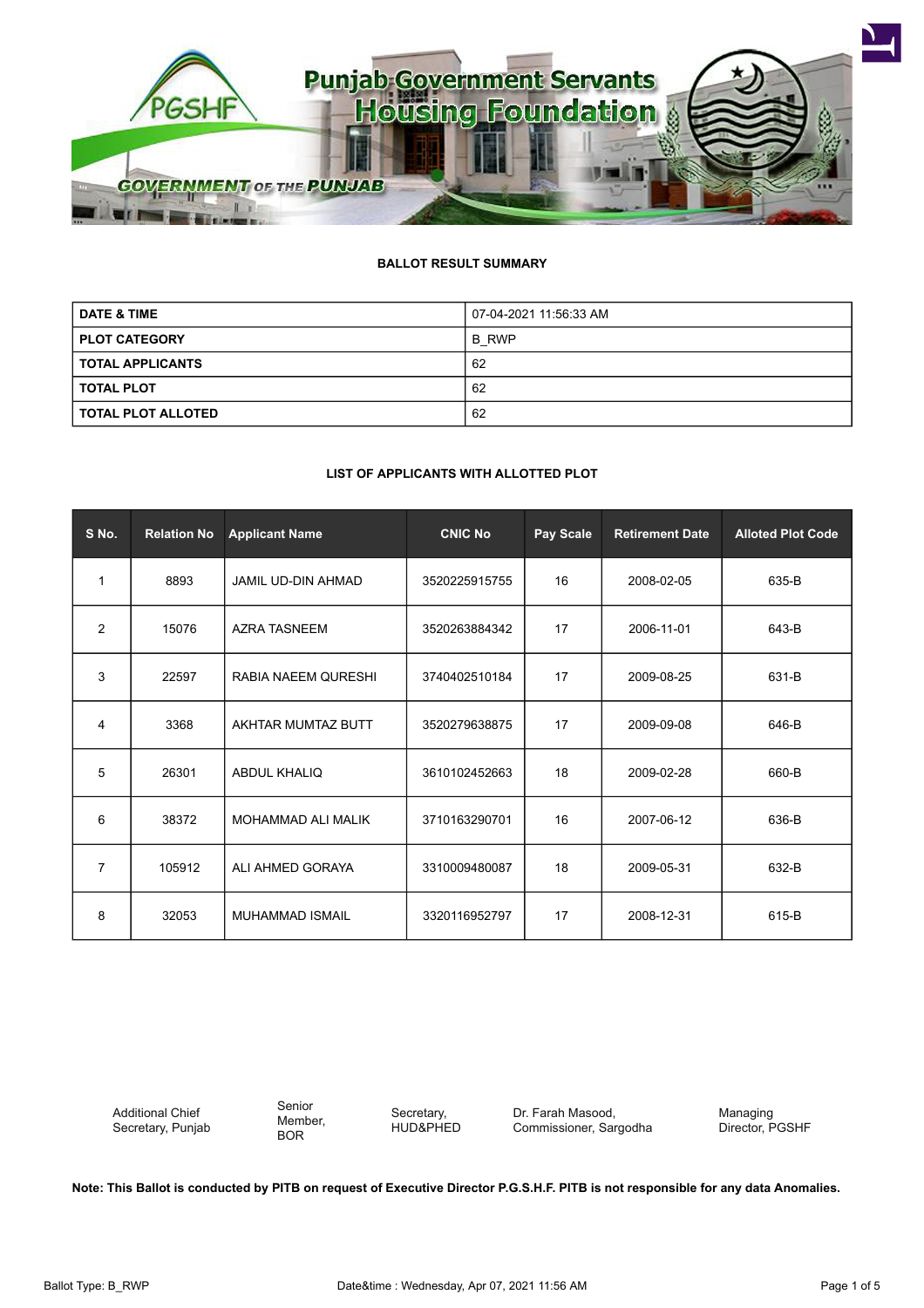| S No. | <b>Relation No</b> | <b>Applicant Name</b>    | <b>CNIC No</b> | Pay Scale | <b>Retirement Date</b> | <b>Alloted Plot Code</b> |
|-------|--------------------|--------------------------|----------------|-----------|------------------------|--------------------------|
| 9     | 155740             | SYEDA KHALIDA AJMAL      | 3520227546440  | 17        | 2008-12-08             | 638-B                    |
| 10    | 20244              | SAKINA ASHRAF            | 3520222540694  | 18        | 2009-03-31             | 668-B                    |
| 11    | 37451              | MUHAMMAD AZAM            | 3310421178033  | 18        | 2006-07-09             | 637-B                    |
| 12    | 5112               | <b>TASNEEM KHADIM</b>    | 3520112145772  | 17        | 2009-08-30             | 656-B                    |
| 13    | 31719              | ABDUL HAMID JAVID        | 3130380704075  | 18        | 2008-11-23             | 641-B                    |
| 14    | 20338              | MUHAMMAD ABDULLAH KHALID | 3520015670939  | 17        | 2009-12-29             | 621-B                    |
| 15    | 36292              | <b>ABDUL AZIZ</b>        | 3510125057731  | 18        | 2006-09-08             | 666-B                    |
| 16    | 15785              | <b>KAUSAR JABEEN</b>     | 3520232917578  | 16        | 2009-05-02             | 630-B                    |
| 17    | 29456              | <b>NAZIR BEGUM</b>       | 3520135584096  | 17        | 2008-12-11             | 662-B                    |
| 18    | 20949              | SHAHNAZ PARVEEN          | 3520111874290  | 16        | 2008-01-03             | 620-B                    |
| 19    | 41236              | KISHWAR AZAM             | 3410123575386  | 17        | 2008-07-02             | 610-B                    |
| 20    | 50992              | MUHAMMAD ABBAS           | 3520261693959  | 16        | 2009-06-04             | 628-B                    |
| 21    | 34211              | MUHAMMAD RIZWAN CHEEMA   | 3520112338571  | 16        | 2008-01-11             | 665-B                    |
| 22    | 34835              | <b>JAVAID AKHTAR</b>     | 3520222537471  | 16        | 2004-08-08             | 652-B                    |
| 23    | 97992              | MUHAMMAD RAMZAN          | 3110467675447  | 16        | 2008-06-01             | 633-B                    |

Additional Chief Secretary, Punjab

Senior Member, BOR

Secretary, HUD&PHED

Dr. Farah Masood, Commissioner, Sargodha Managing Director, PGSHF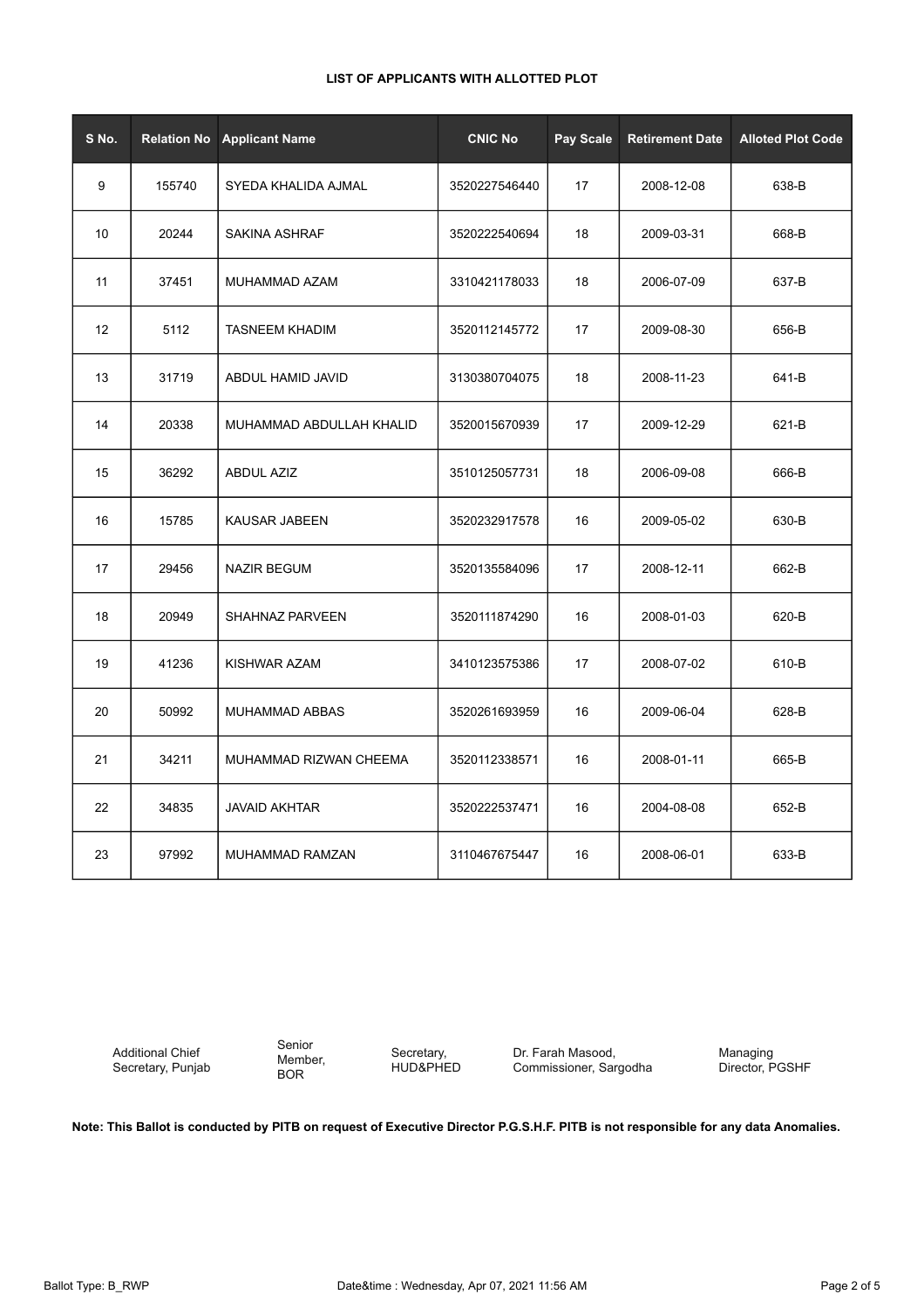| S No. |        | <b>Relation No Applicant Name</b> | <b>CNIC No</b> |    |            | Pay Scale Retirement Date Alloted Plot Code |
|-------|--------|-----------------------------------|----------------|----|------------|---------------------------------------------|
| 24    | 1511   | MUHAMMAD ABDULLAH KHAN SALARI     | 3520222863211  | 17 | 2008-11-25 | 657-B                                       |
| 25    | 39138  | RAZIA CATHERINE                   | 3120271065822  | 18 | 2009-09-01 | 661-B                                       |
| 26    | 8446   | <b>REHANA NUZHAT</b>              | 3740584969942  | 18 | 2008-04-23 | 619-B                                       |
| 27    | 19463  | SALEHA ZAIDI                      | 3520213327582  | 18 | 2009-01-11 | 654-B                                       |
| 28    | 25373  | <b>ASMA BEGUM</b>                 | 3330140629702  | 18 | 2009-12-24 | 650-B                                       |
| 29    | 32968  | <b>MAMOONA NASIR</b>              | 6110178301556  | 17 | 2007-08-01 | 644-B                                       |
| 30    | 25684  | MUHAMMAD GHIAS AKBAR KHAN         | 3840382119437  | 17 | 2005-09-30 | 612-B                                       |
| 31    | 20447  | SHAHNAZ AKHTER                    | 3540310867956  | 17 | 2007-12-31 | 645-B                                       |
| 32    | 21783  | MUHAMMAD RAFIQUE MUGHAL           | 3630270610797  | 17 | 2008-03-31 | 655-B                                       |
| 33    | 27263  | NASREEN HAFEEZ                    | 3520283589796  | 17 | 2008-02-13 | 611-B                                       |
| 34    | 24228  | <b>MALIK MAQBOOL NASEER</b>       | 3520114319935  | 18 | 2008-08-10 | 609-B                                       |
| 35    | 24128  | <b>ASGHAR ALI</b>                 | 3460102854169  | 17 | 2008-03-19 | 629-B                                       |
| 36    | 30642  | <b>HAMIDA BEGUM</b>               | 3740554699092  | 18 | 2009-01-02 | 617-B                                       |
| 37    | 121800 | MOHAMMAD AFZAL                    | 3520225553397  | 16 | 2008-08-01 | 649-B                                       |
| 38    | 24620  | <b>ABDUL BARI</b>                 | 3520229323171  | 17 | 2008-12-16 | 642-B                                       |
| 39    | 11705  | CHUDHRY ZIA ULLAH                 | 3420205455611  | 17 | 2007-01-18 | 658-B                                       |

Additional Chief Secretary, Punjab Senior Member, BOR

Secretary, HUD&PHED

Dr. Farah Masood, Commissioner, Sargodha Managing Director, PGSHF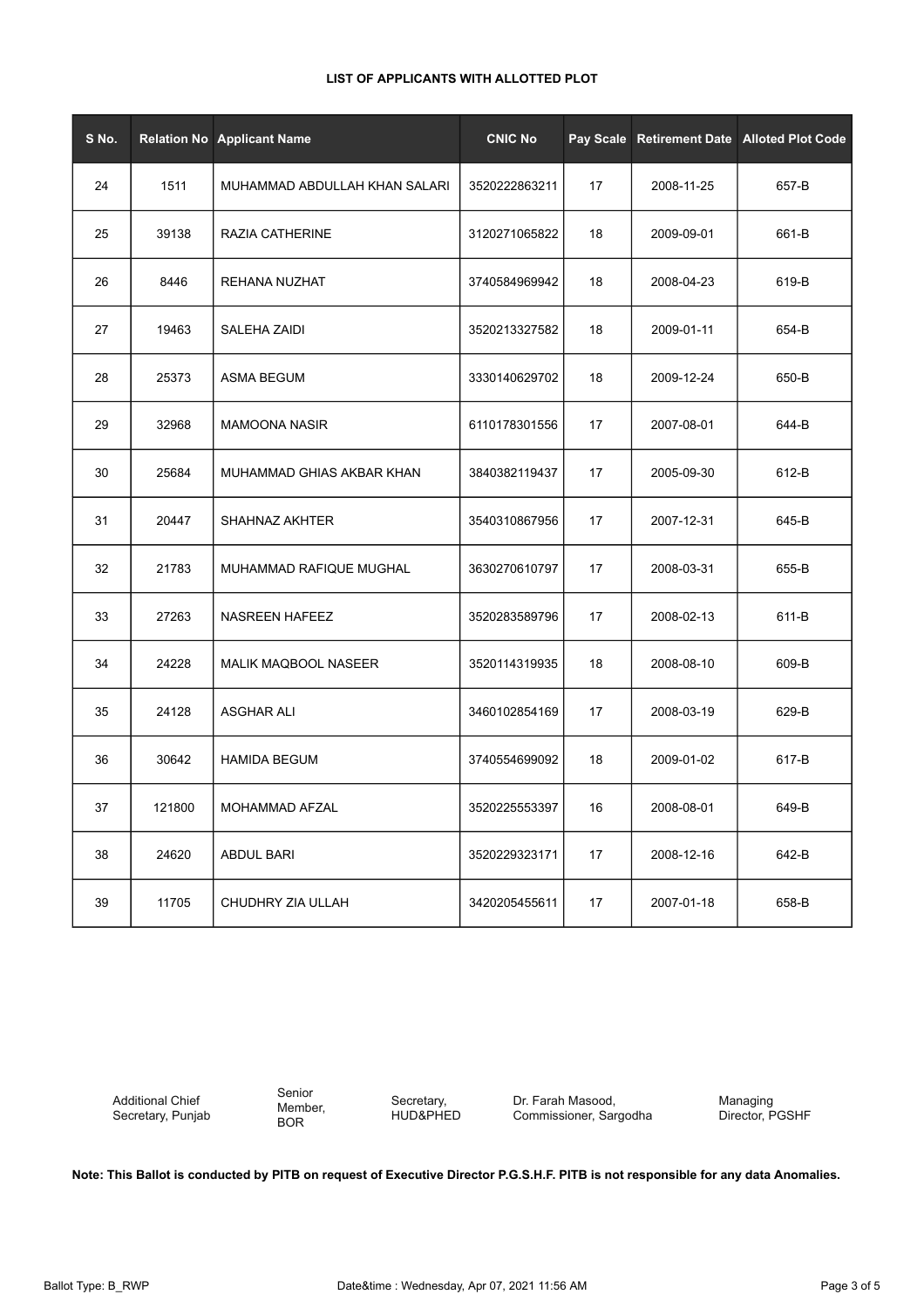| S No. | <b>Relation No</b> | <b>Applicant Name</b>    | <b>CNIC No</b> | <b>Pay Scale</b> | <b>Retirement Date</b> | <b>Alloted Plot Code</b> |
|-------|--------------------|--------------------------|----------------|------------------|------------------------|--------------------------|
| 40    | 4316               | <b>KANEEZ GEORGE</b>     | 3460321983532  | 17               | 2008-07-10             | 639-B                    |
| 41    | 3685               | <b>GHULAM AHMAD</b>      | 3520226706651  | 18               | 2009-06-29             | 634-B                    |
| 42    | 36053              | <b>MUBASHER AHMED</b>    | 3740597703117  | 16               | 2009-11-01             | 670-B                    |
| 43    | 58283              | <b>ZAHIDA RAHEEL</b>     | 3520263451346  | 16               | 2008-03-13             | 616-B                    |
| 44    | 16152              | SALMAN RAFIQ FAROUQI     | 3520230077133  | 18               | 2008-04-30             | 614-B                    |
| 45    | 26967              | MUHAMMAD ASHRAF BUTT     | 3460172261531  | 17               | 2009-10-08             | 663-B                    |
| 46    | 33225              | MUHAMMAD YAQUB TOOR      | 3520232744823  | 17               | 2008-04-05             | 667-B                    |
| 47    | 35717              | MUHAMMAD AMIN BABAR      | 3310024013185  | 18               | 2009-12-31             | 640-B                    |
| 48    | 35016              | ANEESA BEGUM             | 3320115349922  | 18               | 2009-08-17             | 624-B                    |
| 49    | 42784              | MUHAMMAD RASHEED         | 3650118501745  | 17               | 2008-05-04             | 647-B                    |
| 50    | 39846              | <b>ABDUL SATTAR</b>      | 3620124931351  | 18               | 2008-12-31             | 626-B                    |
| 51    | 12379              | <b>NUSRAT PARVEEN</b>    | 3520226719654  | 18               | 2008-07-21             | 622-B                    |
| 52    | 10931              | <b>ZAHIDA ARIF</b>       | 3520284249206  | 17               | 2008-09-10             | 669-B                    |
| 53    | 8744               | SYED SHAKEEL ABBAS NAQVI | 3310090874403  | 17               | 2008-04-27             | 608-B                    |
| 54    | 7888               | <b>FARRUKH KHALID</b>    | 3520293628678  | 18               | 2009-04-03             | 625-B                    |
| 55    | 24600              | SHAGUFTA ANJUM           | 3520187917577  | 17               | 2009-10-09             | 623-B                    |

Additional Chief Secretary, Punjab Senior Member, BOR

Secretary, HUD&PHED Dr. Farah Masood, Commissioner, Sargodha Managing Director, PGSHF